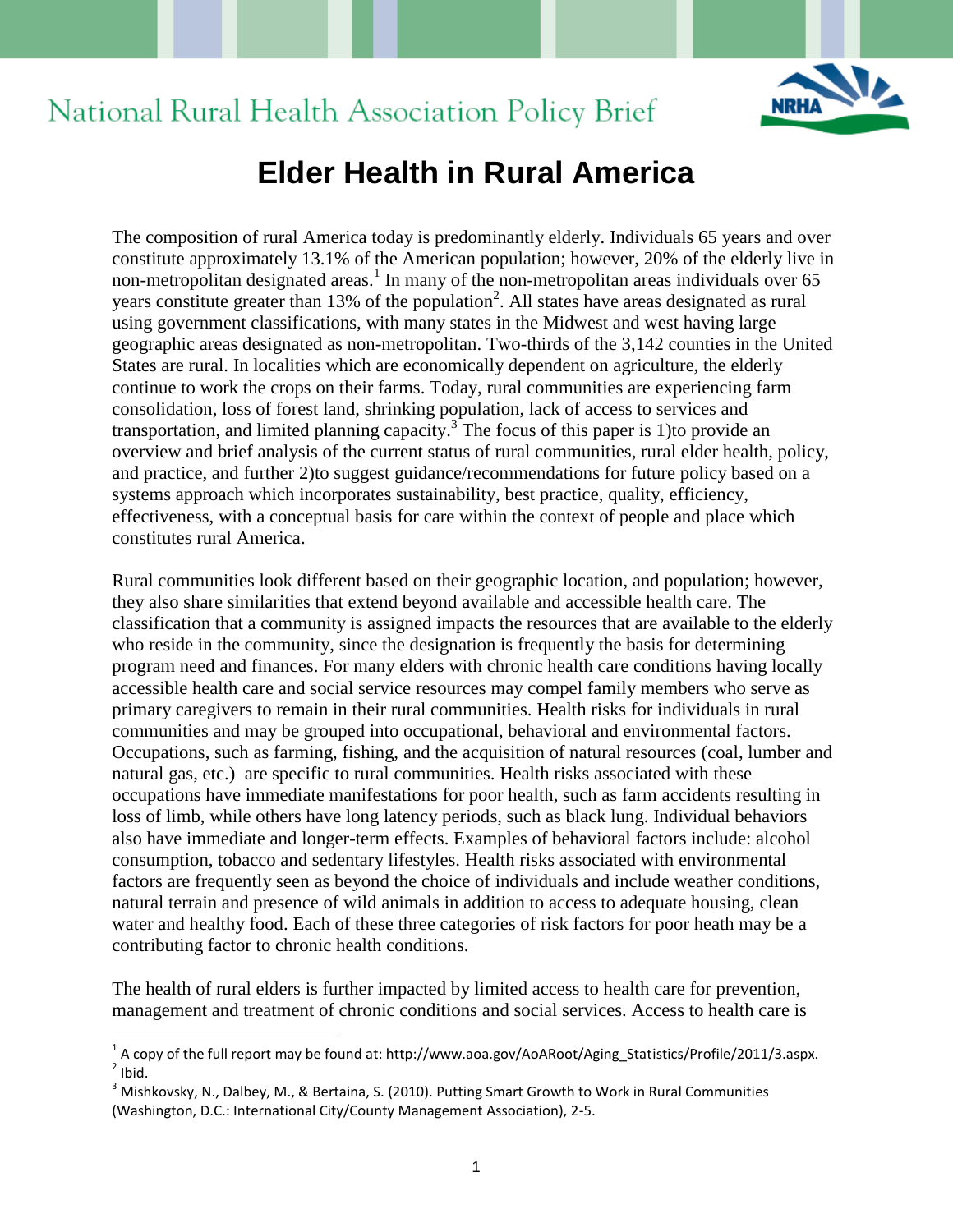further limited for elderly who need assistance with activities of daily living (ADLS) such as bathing, cooking, etc, and instrumental activities of daily living (IADLS) such as transportation.<sup>4</sup>

In addition, elder health needs to be considered within the changing context of multicultural and racial diversity of rural America. Further, it is pertinent to consider minority aging in rural areas in terms of both the "collective effects" resulting from the concentration of persons with certain characteristics, and the "contextual effects" which address the broader political, cultural, or institutional context.<sup>5</sup> According to the U.S. Census 2010, between 2000 and 2010, the minority population, which includes all persons other than non-Hispanic whites, accounted for 82.7% of the nonmetropolitan population gain, even though minorities represented only 21% of the rural population. Patterns of racial diversity are uneven. Many rural counties remain largely non-Hispanic white, yet diversity is substantial in certain pockets of rural America. For example, Hispanics are spreading from the Southwest into the Southeast and Midwest. The large concentrations of African Americans in the Southeast have seen a recent influx of black migrants from other areas.<sup>6</sup> Native Americans are the only ethnic group with greater representation in rural than in urban counties with high concentrations in the Great Plains, parts of the West, Alaska and Hawaii. Asian Americans have the smallest rural share of the four groups.<sup>7</sup> While children are the vanguard of this growing diversity in rural America, (nearly 28% of the child population is rural/minority compared with 18% of the adult rural/ minority population), the collective and contextual effects of diversity impact the healthy aging of minority populations in rural areas and their access to health care.<sup>8</sup> For example,  $65\%$  of rural counties are whole or partial health professional shortage areas (HPSAs). In general, shortages are more common in counties where racial/ethnic minorities represent more than half the population. Four of every 5 rural counties (81%) in which Hispanics are the majority population are HPSAs, as are 83% of counties with African American majority, and 92% of counties with an American Indian/Alaska Native majority.<sup>9</sup>

Access to health care for prevention, identification, treatment, and management of chronic diseases such as cardiac artery disease, chronic respiratory disease and type two diabetes is necessary for elders to lead productive independent lives. The ability for rural elders to access a primary care provider in the community they identify as home is important. The focus of primary care is on the prevention of illness, chronic disease exacerbations and maintenance through effective management by using appropriate treatment modalities that the elder finds acceptable and affordable. Frequently primary care providers needs assistance in treating and managing an

 $6$  Glasgow, N. & Berry, E.H. (Eds). Rural Aging in 21 $^{\text{st}}$  Century America. New York: Springer.

<sup>&</sup>lt;sup>4</sup> ADLs indicate functional ability and are frequently used as a measure for nursing care, IADLs are activities that individuals need to be independent.

<sup>&</sup>lt;sup>5</sup> Probst, et.al. (2004). Person and place: The compounding effects of race/ethnicity and rurality on health. American Journal of Public Health 94:10, 1695-1703.

Johnson, K.M. (Winter, 2012). Rural Demographic Change in the New Century: Slower Growth, Increased Diversity. Carsey Institute. Issue Brief No. 44.

 $^7$  Jones, C., Kandel, W. & Parker, T. (2007). Population dynamics are changing the profile of rural areas. Economic Research Service. USDA. Amberwaves, 5:2, 31-35.

Glasgow, N. & Berry, E.H. (Eds). Rural Aging in  $21^{st}$  Century America. New York: Springer. Johnson, K.M. (Winter, 2012). Rural Demographic Change in the New Century: Slower Growth, Increased Diversity. Carsey Institute. Issue Brief No. 44.

 $^9$  Probst, et.al. (2004). Person and place: The compounding effects of race/ethnicity and rurality on health. American Journal of Public Health 94:10, 1695-1703.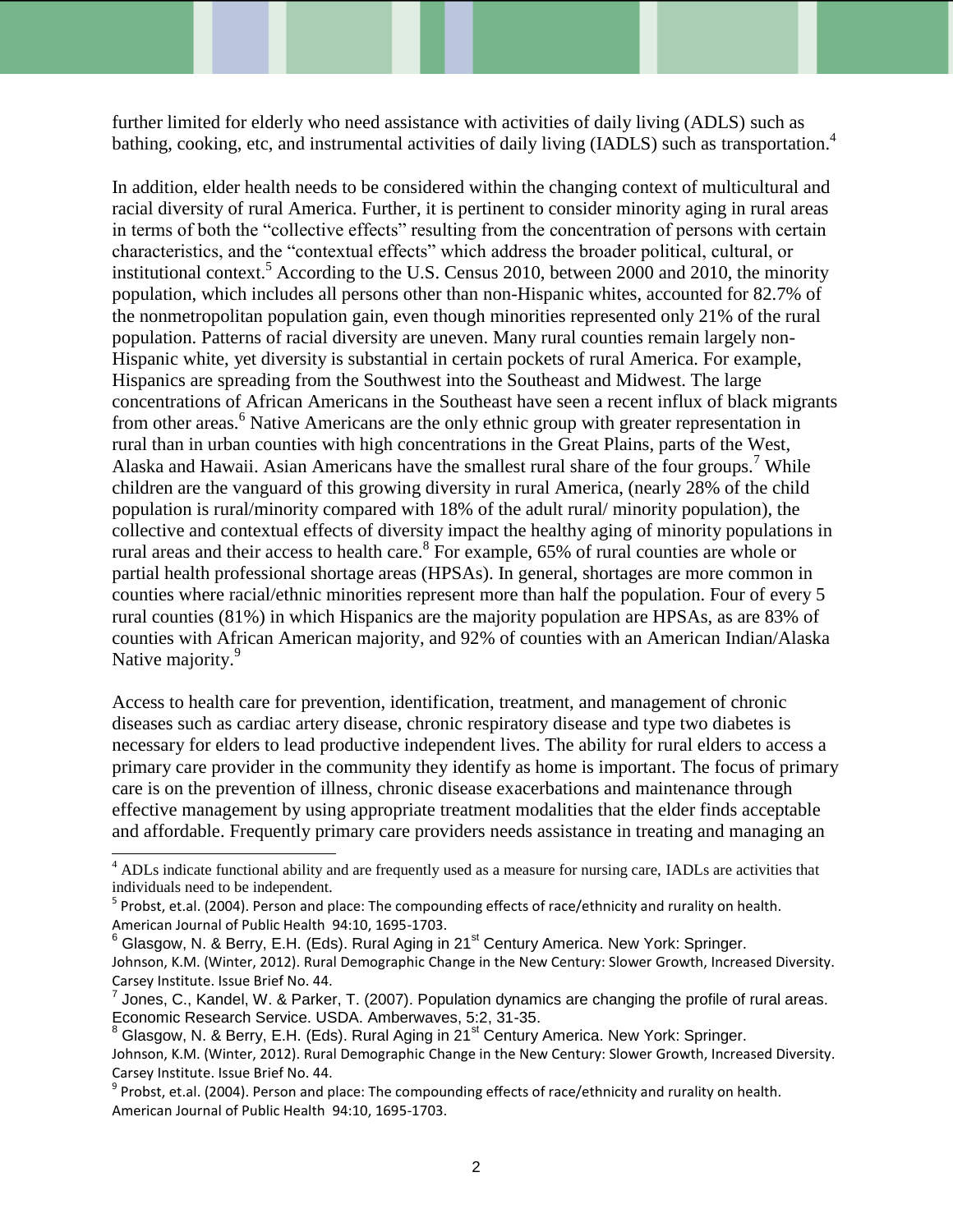elder's health condition, particularly when an exacerbation of a chronic disease occurs or when the chronic condition first presents itself, such as in the case of a myocardial infarction. Many elderly need assistance with ADLs and IADLs due to their chronic health conditions. Long term care is necessary for many elderly due to limitations in their ability to carry out ADLs and IADLs. Unlike acute care, which usually requires hospitalization, long term care can be provided in the elder's rural community home or in a facility which assists or provides the elder with the identified care.

Rural elders deserve the highest level of quality care by health care providers providing safe effective care while meeting the needs of the elder. While differences exist among states in the specific roles which health care providers are licensed to perform, differences in professional standards of practice do not exist within individual health care professions.<sup>10</sup>. In addition for many health care professions what they actually do on a daily basis in providing care share similarities. The professional standards of practice among health care professional groups differentiate what the provider is educationally prepared to do. Professional licensure is determined by individual states, and does not consistently reflect the professional standards of practice for the health care provider. Elders benefit with the best care possible when congruency exists between standards of practice and licensure. When congruency does not exist between standards of practice, and licensure it is not clear that the elder receives quality care and financial inefficiencies exist. Addressing professional roles that are congruent with professional standards is beneficial for the rural elder by having the health care professional provide care that is accessible, acceptable and appropriate. As the elder requires care that is beyond the role of the health care provider it is paramount that the provider collaborate with the professional who is qualified through professional standards of practice and licensure to meet the needs of the elder. As the elder receives care from a different health care professional, both providers are accountable not only to the elder but also to their profession for delivery of care which meets their standards of practice, and roles which are sanctioned by state licensure.<sup>11,12</sup> When care is required the elder expects and deserves the provider to meet their needs, they do not ask to see the provider's credentials, instead they trust that they have the knowledge, skills and abilities to meet their needs. Rural elders have similar needs as urban elders when you address their functional abilities such as the ADL's and IADL's, as well as other areas of interest such as health literacy and access to care. In the provision of care it is important that the provider, regardless of whether they are a physician, a nurse practioner, a physician assistant, a registered nurse (RN) or an emergency medical technician (EMT) that they provide care in conjunction with their professional standards of practice, that embraces their scope of practice. It is important that the provider is not limited in their practice due to regulations which do not embrace professional standards of practice and scope of practice. Health care professionals must practice within their professional standards, and licensure while addressing what the elder needs.

 $^{10}$  Standards of practice are determined by the professional group, while licensure is determined by individual states, licensure may or may not encompass professional standards of practice.

<sup>&</sup>lt;sup>11</sup> Robert Wood Johnson Foundation and the IOM Future of Nursing both address collaborative practice. Robert Wood Johnson Foundation. (Nov. 2011). Implementing the Future of Nursing-Part II: The potential of interprofessional collaborative care to improve safety and quality. Charting Nursing's future, reports on policies that can transform patient care. 1-8. Available at [www.rwjf.org/goto/cnf.](http://www.rwjf.org/goto/cnf)

<sup>12</sup> IOM (Institute of Medicine). 2011. The Future of Nursing: Leading Change, Advancing Health. Washington DC: The National Academies Press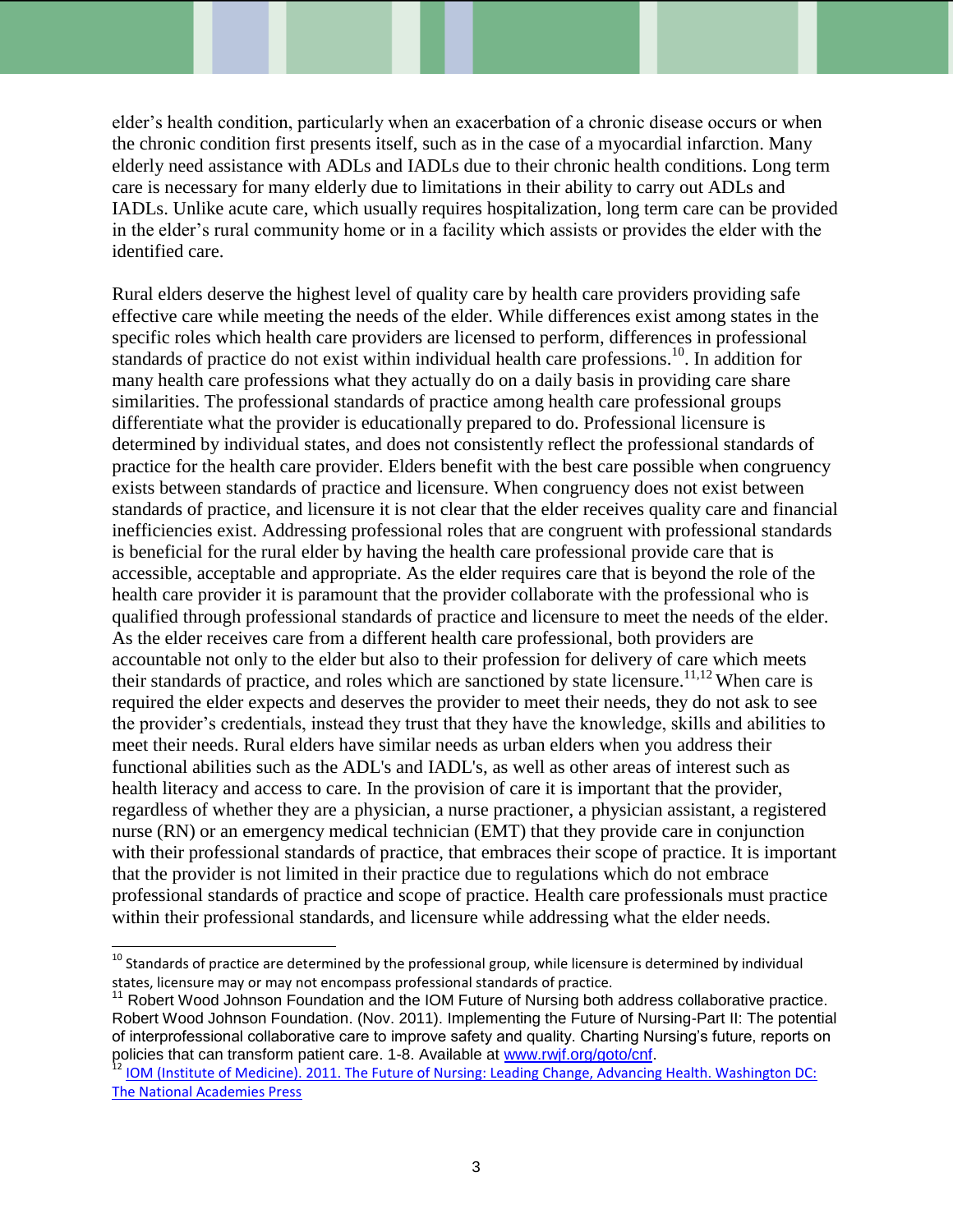Federal involvement with rural elders may be viewed through policies focused on social services and health care. The Older Americans Act provides a comprehensive approach to policies and community services. Since the act was first instituted in 1965, the focus has remained constant in addressing services such as transportation, nutrition and social organizations, which promote health. Additionally, the act has expanded its focus to include elder rights, elder abuse, individuals with disabilities and family caregivers, which are the largest group of individuals providing community, based long-term care. Local Area Agencies on Aging provide social services for elders and are generally administered through state offices of elder services. Medicare, Veterans Affairs and Indian Health Services provide much of the financing for health care for elderly in this country. Medicaid programs provide much of the financing for health care for the elderly who need assistance with ADLs and IADLs, whether the care is delivered in home, through community-based services or in an institution such as a nursing home. While the payment for services vary, the federal government is responsible for setting policy, while the states are responsible for o staffing, financing and monitoring the health care organizations adherence to policy. State government through Medicaid is the largest payment source for long term care in this country, while unpaid family caregivers provide the majority of care to community dwelling elders. Rural elders are frequently at a disadvantage regarding social service and health care availability due to lack of financial resources in rural jurisdictions.

In 2011, the National Advisory Committee on Rural Health and Human Services began to focus on the rural health implications of key provisions of the Patient Protection and Affordable Care Act (ACA) through a series of policy briefs with recommendations for the Department of Health and Human Services.<sup>13</sup> The ACA includes a number of program that focus on elderly health and human service needs. They include: 1) The Community First Choice Option (Section 2401); 2) The Removal of Barriers to Providing Home and Community-Based Services (Section 2402); 3) The Money Follows the Person Rebalancing Demonstration (Section 2403); 4) The Funding to Expand State Aging and Disability Resource Centers (ADRCs) (Section 2405); 5) The Community-Based Transitions Program (Section 3026); 6) Incentives for States to Offer Home and Community-Based Services as a Long-Term Care Alternative to Nursing Homes (Section 10202); 7) Payment Adjustment for Conditions Acquired in Hospitals (Section 3008); and 8) Hospital Readmissions Reduction Program (Section 3025).<sup>14</sup>

The Committee sought to focus on Sections 2405 and 3026 because they are still being implemented and speak to particular challenges facing rural seniors. The first is helping rural seniors understand what services are available and how to take advantage of them and the ADRCs are an important tool in that regard. The second is the need to revisit some past work by the Committee on the Community-Based Care Transitions grant program in order to ensure rural participation in the program. The committee concluded that the ADRCs can play an important role in connecting rural seniors, particularly isolated rural seniors and their caregivers, with the range of resources that may be available. The challenge for the ADRCs will be in understanding the unique challenges that face a rural senior, such as the lack of transportation and lack of direct health services. In addition, ADRCs may also be required to coordinate access to elderly support programs such as congregate and home-delivered meal programs that are financially limited

 $^{13}$  Available at: http://www.hrsa.gov/advisorycommittees/rural/publications/elderly.pdf  $14$  Ibid.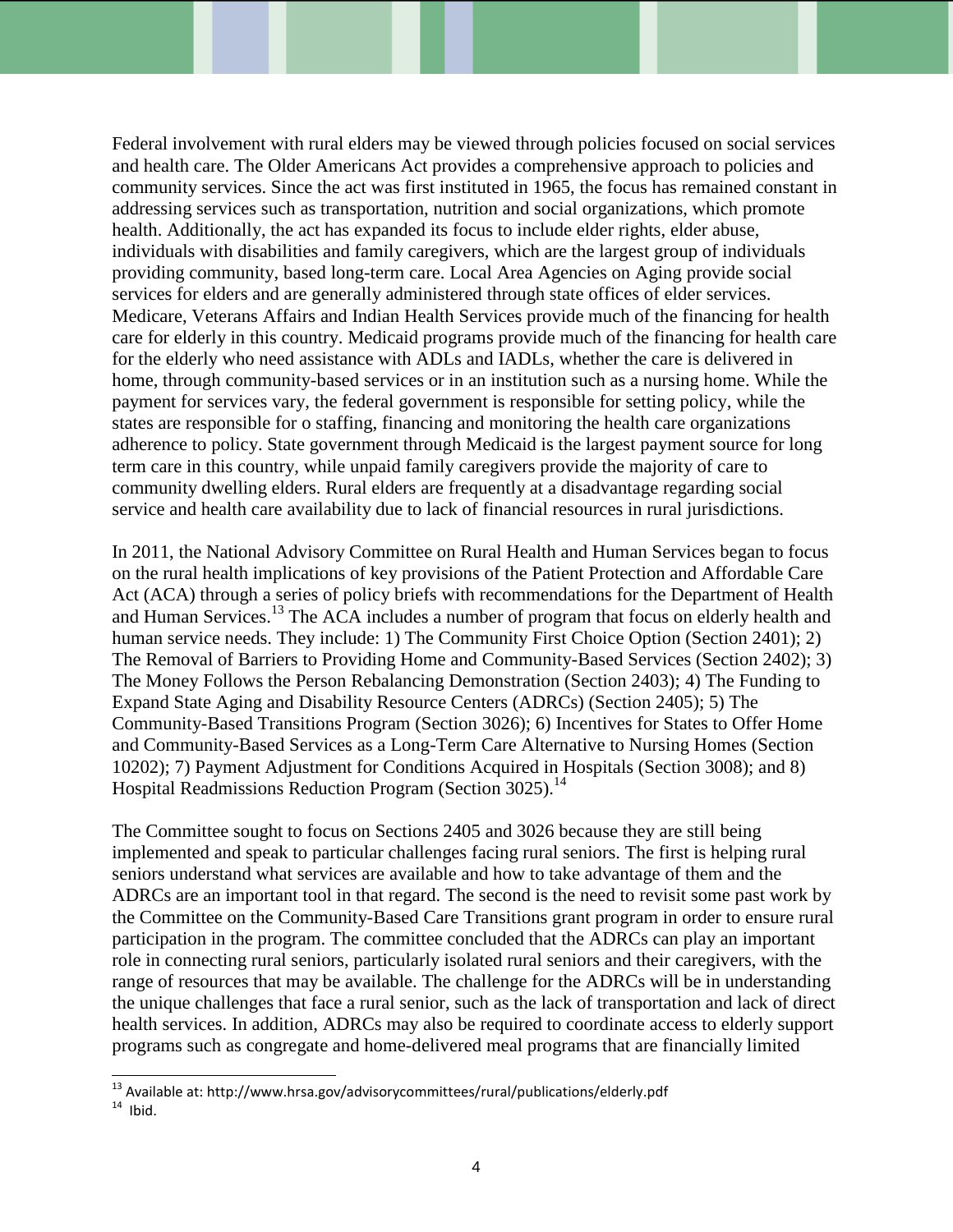given the higher per unit cost of delivering services to large geographic areas. Thus, ADRCs will need to tailor their services to the geographic reality of the senior taking into account lack of access to other health services such as hospice care. The committee also recommended training for ADRCs on key aspects of the rural health delivery system. Secondly, the Committee explored the Community-based Care Transitions Program (CTTP), which is designed to improve the quality of care transitions, reduce readmissions for high risk Medicare beneficiaries, and document measurable savings. It recommended that Centers for Medicare and Medicaid Services (CMS) give careful attention to rural-based models and ensure that rural providers are part of the overall award pool. 15

Elder services among states vary. A closer look at a Midwest state which is predominantly rural provides insight into how states assist rural communities and their elder residents. Kansas is predominantly rural with greater than 90% of the 105 counties designated as rural. Kansas has created elder policy that incorporates a comprehensive view of community, which identifies six broad areas: Government, Community Service, Business, Housing, Transportation and Health Care. <sup>16</sup> Communities are encouraged to create a community steering committee which involves local government, the aging network, business, community leaders and volunteers. Within the health care area they identify PACE programming for the delivery of community and facility based long-term care services. This comprehensive view of community promotes a holistic approach to individual health and encourages a population approach to elder policy and services.

Health in its broadest definition is "a state of complete physical, mental and social well-being and not merely the absence of disease or infirmity. $17 \text{ Communities}$  need to promote healthy living for their elderly residents. A community approach to healthy lifestyles has resources that extend beyond health care and incorporates all aspects of the community. Using a community model such as the elder-friendly community,<sup>18</sup> incorporates numerous factors and organizes them around four central components. Each of the four components addresses basic needs, promotes social and civic engagement, optimizes physical health and well-being, maximizes independence for frail and disabled and encourages the elderly individual to meet their maximum health status. The component to maximize independence for frail and disabled has a central focus related to long term care needs, regardless of whether they are community or institutionally based. The component optimizes physical health and well-being has a central focus related to health promotion/prevention and acute care services such as hospital based and chronic care services such as Dialysis. The remaining two components (address basic needs and promotes social and civic engagement) have a central focus related to community level variables such as safety, transportation and infrastructure such as taxes.

l  $15$  Ibid.

<sup>&</sup>lt;sup>16</sup> Available at:<http://www.kdads.ks.gov/index.html>

 $17$  Preamble to the Constitution of the World Health Organization as adopted by the International Health Conference, New York, 19-22 June, 1946; signed on 22 July 1946 by the representatives of 61 States (Official Records of the World Health Organization, no. 2, p. 100) and entered into force on 7 April 1948.  $18$  The elder-friendly community model was developed by conducting focus groups of elders in rural, urban and suburban communities throughout the USA. Feldman, P. H., & Oberlink, M. R., (2003). The AdvantAge Initiative Developing Community Indicators to Promote the Health and Well-Being of Older People. Family & Community Health, 26:4, 268-274.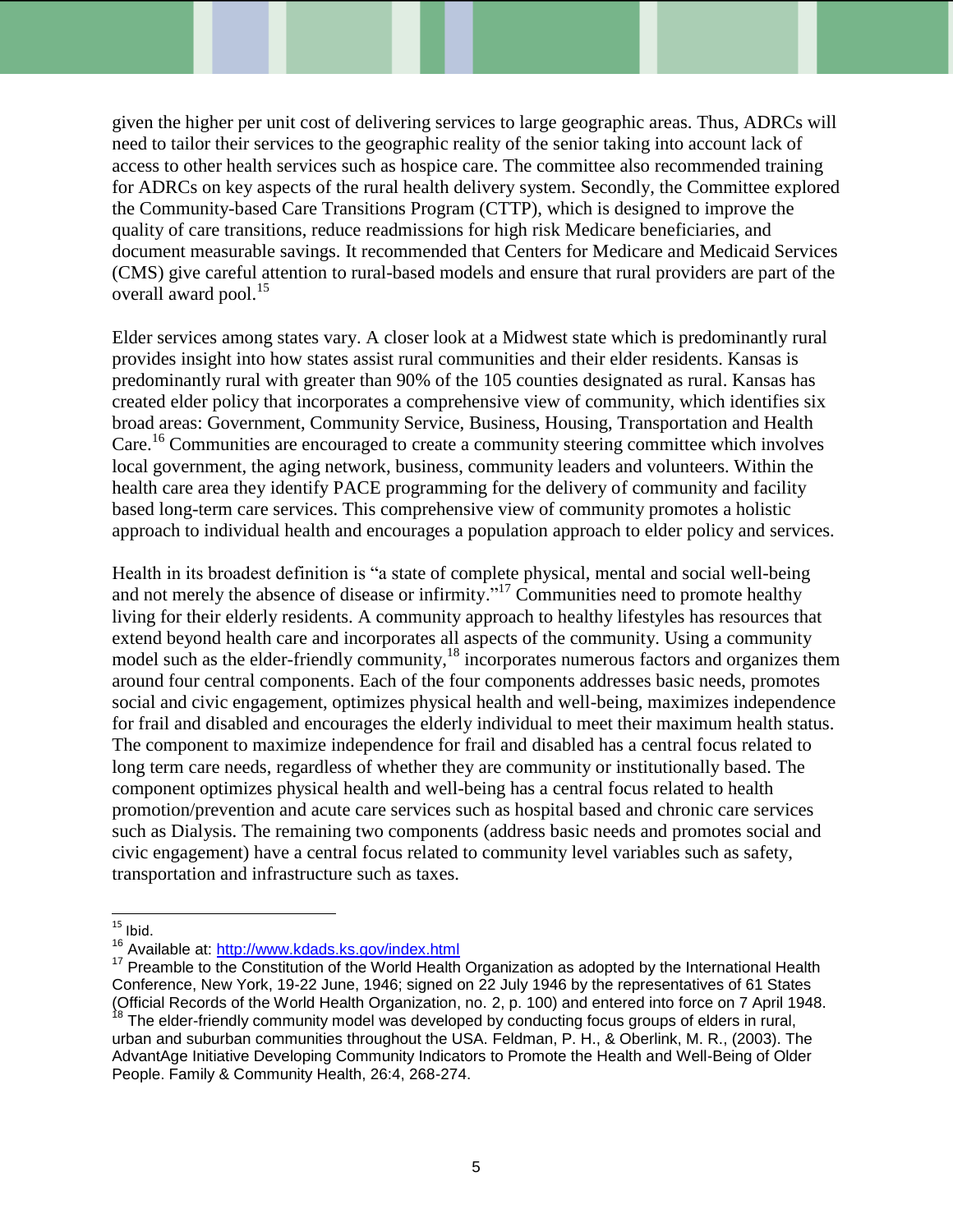The basic needs component of the elder-friendly model addresses elders' access to food, which relates to their nutritional status. The lack of grocery access for Americans in isolated rural areas is a phenomenon, known as a "food desert" and particularly affects rural elderly. Food deserts are defined as a "community or neighborhood where residents are unable to purchase nutritious food easily due to distance from a market, price, lack of transportation, and/or absence of healthy options".<sup>19</sup> Residents in 418 counties in the nation do not have a grocery outlet within 10 miles of home. These counties typically have a higher percentage of older residents. Research also indicates that residents of these areas where there are no vendors of healthy foods are more likely to be obese and have diabetes.<sup>20</sup> Some examples of state policies addressing this issue include Pennsylvania's enactment of the 2004 Fresh Food Financing Initiative to leverage private and state funds to help finance retail food outlets. Funding can be used not only for construction, but also for workforce training and marketing research. A main aspect of the program is that the stores fit the community needs and culture. As of 2009, Pennsylvania's Fresh Food Financing Initiative had helped 83 stores in 34 rural and urban counties and created 5,000 jobs. States have also worked to ensure that public assistance recipients have access to farmers' markets; Illinois, Indiana, Vermont and Washington passed legislation in the past two years to allow seniors to use their public food benefits (such as SNAP) at these markets. These measures have typically provided technical assistance, health information, and funding to ensure the public assistance recipients can use their electronic benefit transfer card at farmers' markets, This can be helpful to elders who receive benefits from different public assistance programs.<sup>21</sup>

In addition, the basic needs component also takes into account mobility and transportation issues of rural elderly. A 2011 survey conducted by the National Center for Frontier Communities resulted in 518 counties designated by State Offices of Rural Health as frontier with approximately 5.6 million people [\(http://www.frontierus.org\)](http://www.frontierus.org/). Mobility for persons living in these highly rural counties means having access to urban centers with banking, commerce, law, engineering, medical and other specialized services. With limited options and long distances, providing access for elderly who cannot drive is a challenge. Intercity bus companies that formerly helped meet this need have dropped routes because they are no longer profitable. According to the Department of Transportation Bureau of Statistics, "between 2005 and 2010, 3.5 million rural resident lost access to scheduled intercity transportation, increasing the percent of rural residents without access to intercity transportation from  $\frac{7}{10}$  to 11 percent.<sup>22</sup> To accommodate elderly in isolated communities, nonprofit and for-profit companies are attempting to fill the void, though they face multiple hurdles related to liability and lack of funding. One example of state policy addressing the mobility of seniors in rural areas occurred in Washington State. In 2007, many private intercity bus operators were pulling out the state, leaving 22 communities without bus service to major transportation hubs or other rural towns. In response, the Washington Department of Transportation created a robust intercity bus program using the Federal Transit Administration's (FTA) Formula Grants for Other than Urbanized Areas

 $^{19}$  Shinkle, D. (2010). Growing Groceries in Food Deserts. Denver: NCSL.

<sup>&</sup>lt;sup>20</sup> Morton, L.W., & Blanchard, T.C. (2007). Starved for Access: Life in Rural America's Food Deserts. Provo: Rural Sociological Society, 3.

<sup>&</sup>lt;sup>21</sup> Farber, N. & Shinkle, D. (2011). Aging in place: A state survey of livability policies and practices. Denver: National Conference of State Legislatures (NCSL).

<sup>&</sup>lt;sup>22</sup>Firestine, T. ( 2011). The U.S. Rural Population and Scheduled Intercity Transportation in 2010: A Five-Year Decline in Transportation Access. Washington, D.C.: U.S. Department of Transportation, 1.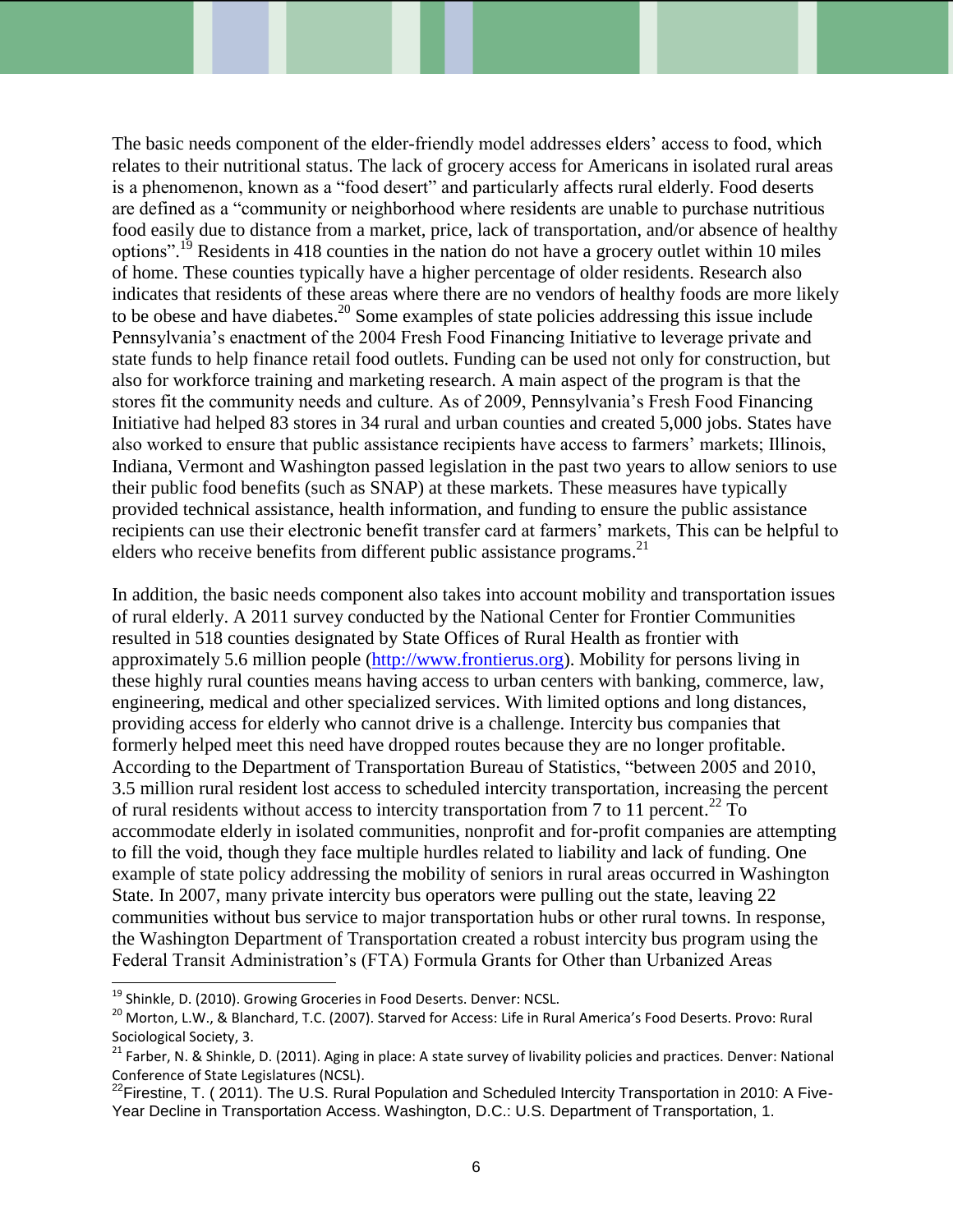Intercity Bus grant program. The FTA provides half the program costs, and the state can raise the remaining 50 percent through in-kind matches from private operators. Providers are also allowed to contract with other transportation providers. For example, some bus lines have agreements with airlines so that, if a local airport is closed due to inclement weather, the intercity bus can take them to another terminal.<sup>23</sup>

Rural elders view health as the ability to be productive and many elders in rural farm communities continue to work well past retirement age of 65. Another group of elder retirees choose to move to rural communities where they participate in recreation activities which are not present in urban areas. Challenges for elders in rural areas vary; the native rural community elder may be limited by financial considerations, however, they are connected to the community through kinships and lifelong relationships. The non-native retiree may not have financial challenges but they will probably be limited by their lack of local kinships and connectivity to the area due to lack of local lifelong relationships. Regardless of the reason why elders live in rural areas, the community has the responsibility to provide them with direct and indirect resources which promote physiological, psychological, emotional and spiritual health. Having government facilities which are physically accessible to all individuals is a must. Providing roads, buildings and green spaces which promote health and enhance elder safety through incorporating translational research is important.

Rural elders need to voice their concerns and be active participants in the life of their community. Both the rural elder and the community will benefit when partnerships are created to promote programs based on research, which benefit both the rural community and the elder. Communities need to embrace the elder in their communities. National elder organizations such as the American Association of Retired Persons (AARP) will embrace states to promote elders in rural areas to be active in their communities, while educating state and national leaders in concerns of rural elders. In addition, national, state and local elected officials need to involve rural elders in policies which impact their health. Elected officials, planners and business leaders in communities with large elder populations need to ensure local access to essential health services for the elderly along with adequate elder housing, transportation and social support. The health care delivery system should also consider how to formally link with other communities to allow for easy access to and transition of care when it is necessary to seek health services outside of the community. National policies related to health care need to take into account the distribution of elderly in rural areas. Incentives for health care providers who specialize in elders, such as nurse practitioners, Gerontologist and Geriatric Psychiatrists/psychologists need to include long term incentives, which extend beyond the payment of school loans. Additionally policies need to extend beyond the immediacy of health care shortage areas, to include areas of risk based on components of the elder-friendly community.

<sup>&</sup>lt;sup>23</sup> Farber, N. & Shinkle, D. (2011). Aging in place: A state survey of livability policies and practices. Denver: National Conference of State Legislatures (NCSL).